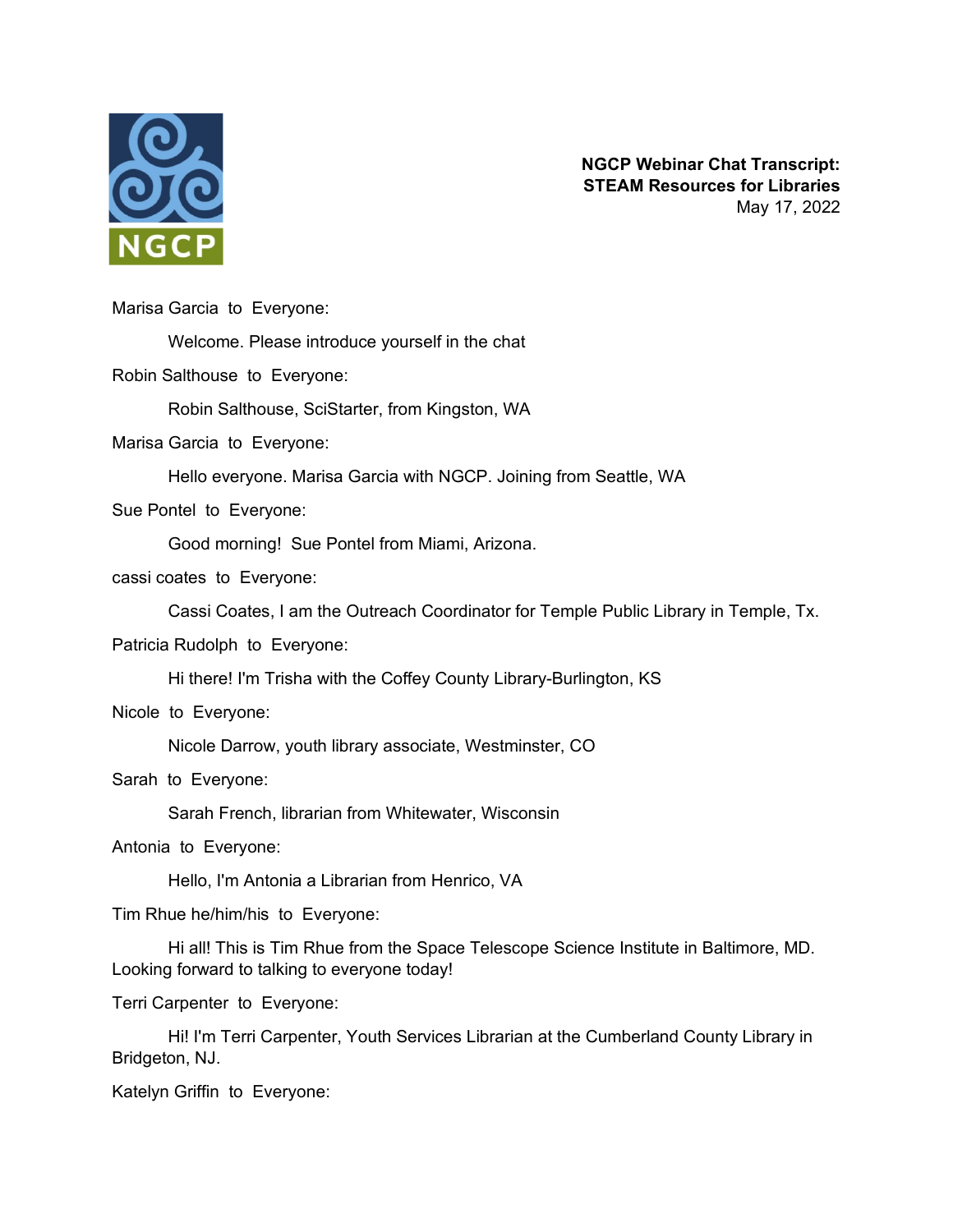Hi! I'm Katelyn Griffin - STEM Coordinator at Steilacoom School District in Washington state!

Kelly Reina to Everyone:

Hi All! Kelly Reina, NGCP, joining from Michigan.

Yun-Yi Lin to Everyone:

Hi! Yun-Yi Lin, Youth Services Library Associate, at Princeton Public Library (NJ). Yes, that Princeton.

Quyen Hart to Everyone:

Hi! Quyen Hart, Senior Outreach Scientist at Space Telescope Science Institute in Baltimore MD. I'll be supporting Tim Rhue when he talks about ViewSpace, a project that I'm also involved in at STScI.

Cindy (she/her) to Everyone:

Cindy Simerlink, YS Librarian at Gloucester County Library System, Glassboro, NJ

Emily Early (she/her): Hi! Emily Early, Senior Network Manager at the National Girls Collaborative Project. Joining from Houston, TX! Excited to see you all.

Shakira M: Shakira McCoy, from Decatur, Georgia

Kara Edmonds: Kara Edmonds. Library Director. Dimmick Memorial Library. NE Pennsylvania.

Frenisha: Hi! Frenisha Ross, from Port Allen, LA.

Halley McLean: Halley McLean School Librarian Model Laboratory, Kentucky

Kata Lucas (she/her): <https://ngcproject.org/>

Kata Lucas (she/her): <https://www.ifthenshecan.org/>

Kata Lucas (she/her): <https://theconnectory.org/>

Kata Lucas (she/her): https://www.fabfems.org/

Quyen Hart: <https://viewspace.org/>

Quyen Hart: <https://www.universe-of-learning.org/>

Marisa Garcia: Please feel free to ask questions here in the chat

Quyen Hart: Example Viewspace Interactive -

[https://viewspace.org/interactives/unveiling\\_invisible\\_universe/forms\\_of\\_light/seeing\\_through\\_s](https://viewspace.org/interactives/unveiling_invisible_universe/forms_of_light/seeing_through_smoke) [moke](https://viewspace.org/interactives/unveiling_invisible_universe/forms_of_light/seeing_through_smoke) 

Quyen Hart: Helix Nebula (a planetary nebula in space) ViewSpace Interactive https://viewspace.org/interactives/unveiling\_invisible\_universe/star\_death/helix\_nebula

Quyen Hart: Hubble Ultra Deep Field ViewSpace Interactive -

[https://viewspace.org/interactives/unveiling\\_invisible\\_universe/gathering\\_light/hubble\\_ultra\\_dee](https://viewspace.org/interactives/unveiling_invisible_universe/gathering_light/hubble_ultra_deep_field) [p\\_field](https://viewspace.org/interactives/unveiling_invisible_universe/gathering_light/hubble_ultra_deep_field)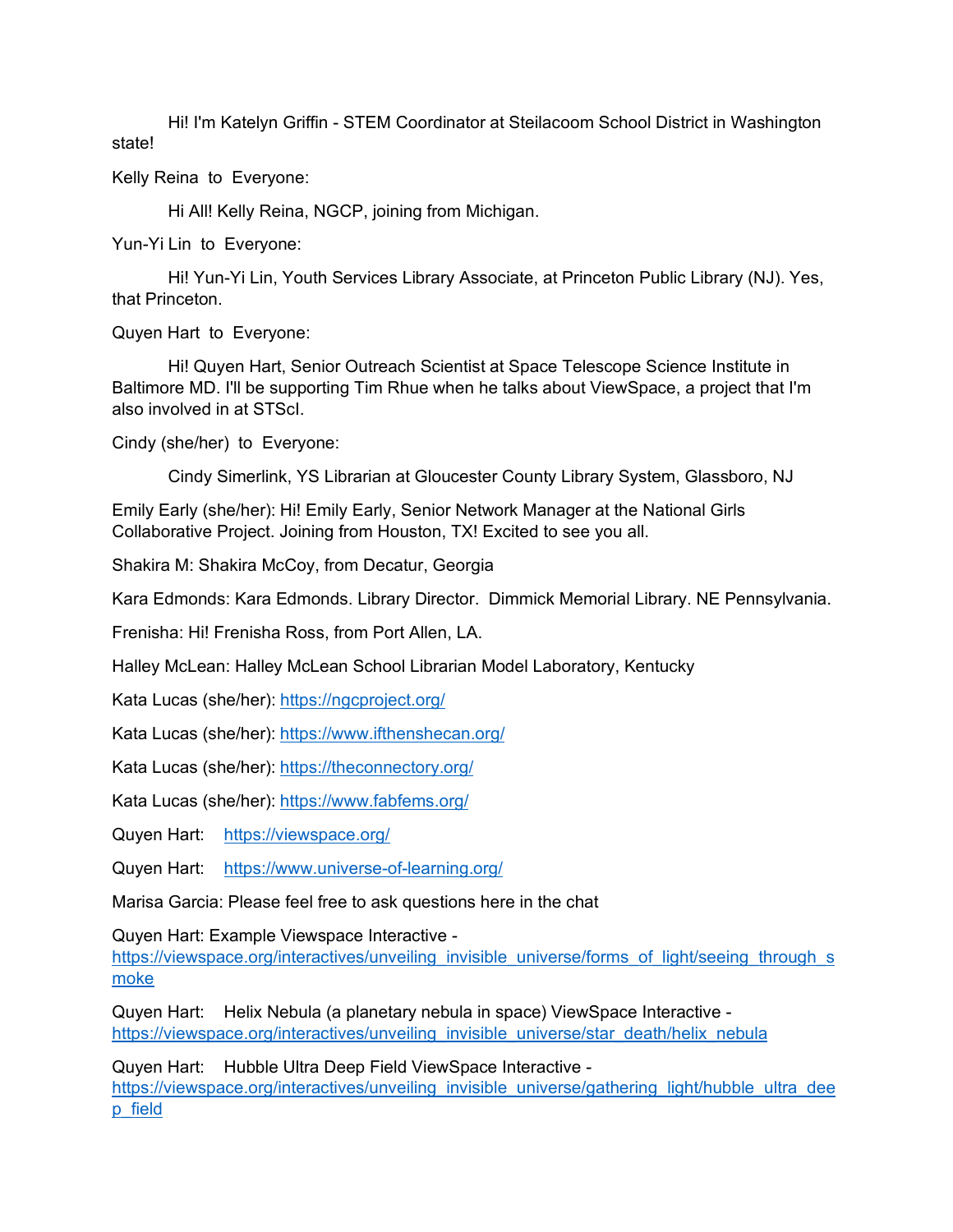Quyen Hart: Orbital distance of exoplanets around a distant star Interactive [https://viewspace.org/interactives/unveiling\\_invisible\\_universe/exoplanet\\_diversity/orbital\\_distan](https://viewspace.org/interactives/unveiling_invisible_universe/exoplanet_diversity/orbital_distance) [ce](https://viewspace.org/interactives/unveiling_invisible_universe/exoplanet_diversity/orbital_distance) 

Quyen Hart: ViewSpace Video Library - [https://viewspace.org/video\\_library](https://viewspace.org/video_library) 

Quyen Hart: Example ViewSpace video, with music and text on screen (mostly astronomy and with some earth science) - https://viewspace.org/video\_library/videos/1060-47355292

Quyen Hart: Video Collection -<https://viewspace.org/playlists/featured>

Quyen Hart: ViewSpace Set up Guide -<https://viewspace.org/support/guide>

Quyen Hart: ViewSpace Museum Resources page [https://viewspace.org/resources/museum\\_resources](https://viewspace.org/resources/museum_resources) 

Kata Lucas (she/her): <https://scistarter.org/library-network>

Tim Rhue he/him/his: Ah - thanks for adding some of the links, Quyen.

Tim Rhue he/him/his: My contact info is [trhue@stsci.edu](mailto:trhue@stsci.edu) , you can also reach out to [support@viewspace.org](mailto:support@viewspace.org) 

Kata Lucas (she/her): https://www.youtube.com/scistarter

Tim Rhue he/him/his: The page to register for an account if you want to use the collections can be found at<https://viewspace.org/resources/videos#request>

Marisa Garcia:I love this slide! so amazing what we can do as a group of citizens working together

Kata Lucas (she/her): https://scistarter.org/library-build-a-kit

Kata Lucas (she/her): http://leap.fi.edu/

Tomeka: yes, we are a leap library

Patricia Rudolph (She/Her): I love Leap Into Science!

Cindy (she/her): YEs, I've done LintoS events

Barbara N: yes. I have given many of their courses at libraries.

Terri Carpenter: We are a Leap Library!

Patricia B.: we are a leap into science library! just did an air program this past Saturday!

Yun-Yi Lin: yes

Sue Pontel: Have done at least a dozen LEAP programs.

JDellShearer: We are currently using it at York County Libraries

Marisa Garcia:phenomenological...what a word!

Cindy (she/her): interpreting information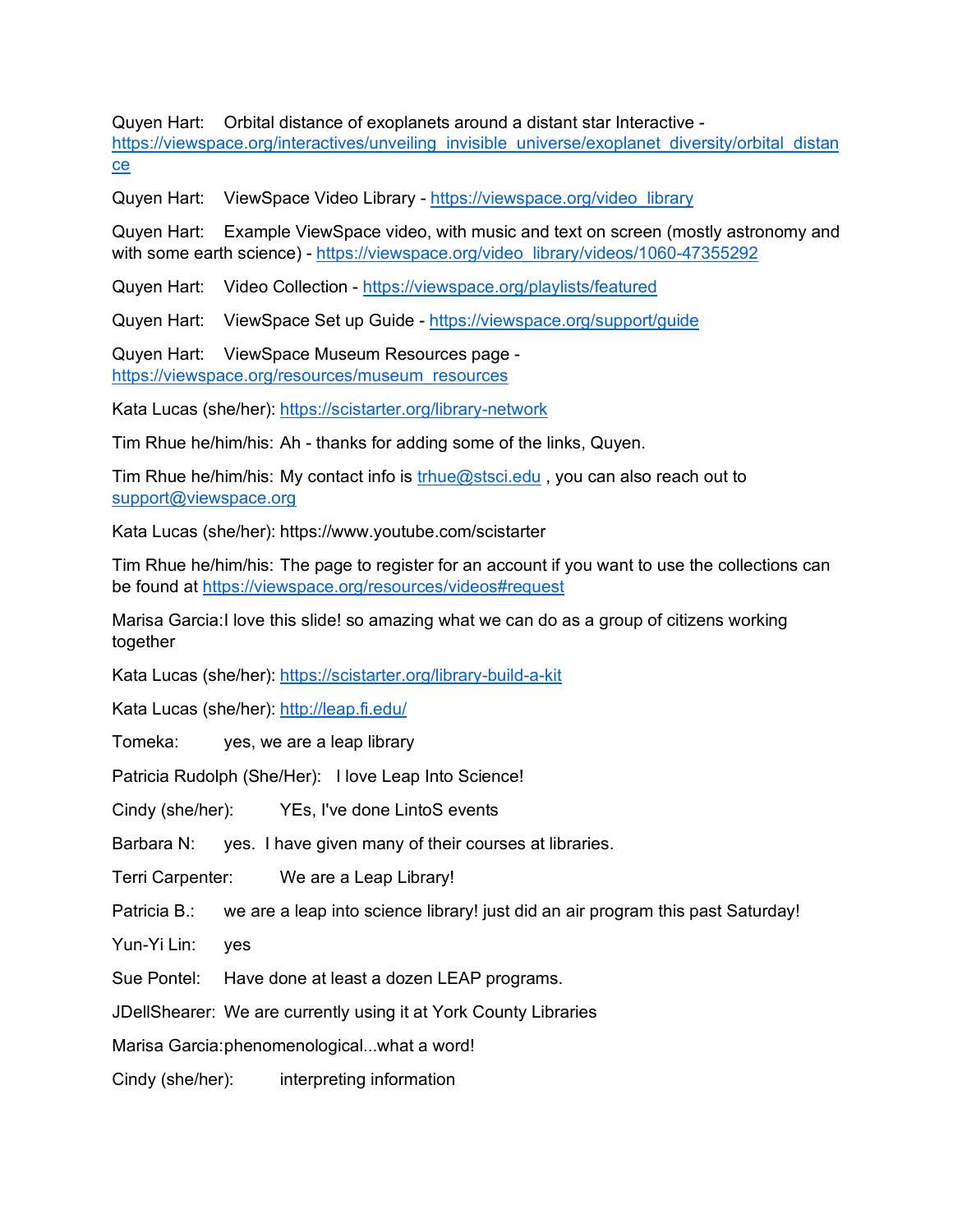Marisa Garcia: syntax, grammar, story structure, language

- Shakira M: how to interact with the world
- Barbara N: they are learning vocabulary

Patricia Rudolph (She/Her): fine motor skills

Sarah French: Critical thinking

- Nicole: empathy
- Teresa Carlton: How to develop hypotheses
- Cindy (she/her): observing pictures
- Marisa Garcia: making predictions
- Debbie Montfleury: building curiosity
- Yun-Yi Lin: connecting with the world

Nicole: cause and effect

Teresa Carlton: Gross and fine motor skills, how things work...

Barbara N: Learning how to synthesize information

- Marisa Garcia: predictions, fine motor, building familiarity with materials and properties
- Cindy (she/her): experiencing concepts kinetically
- Kata Lucas (she/her): http://leap.fi.edu/resources
- Cindy (she/her): Ask Questions
- Patricia Rudolph (She/Her): asking open ended questions
- Cindy (she/her): Make connections
- Barbara N: make connections in books to personal experience

Kata Lucas (she/her): <http://leap.fi.edu/partners>

Barbara N: balance workshop - making the balance sculpture

Sarah French: If you're not in one of those states, how can we get involved?

Cindy (she/her): The older brother in the back who started out sulky about having to be there, and gradually getting more engaged

Robin Salthouse: Cindy what great engagement!

Patricia Rudolph (She/Her): Will there be another Leap Into Science grant opportunity in 2023?

Terri Carpenter: About Leap into Science -- Do you know if there are plans to develop other themes that will be made available?